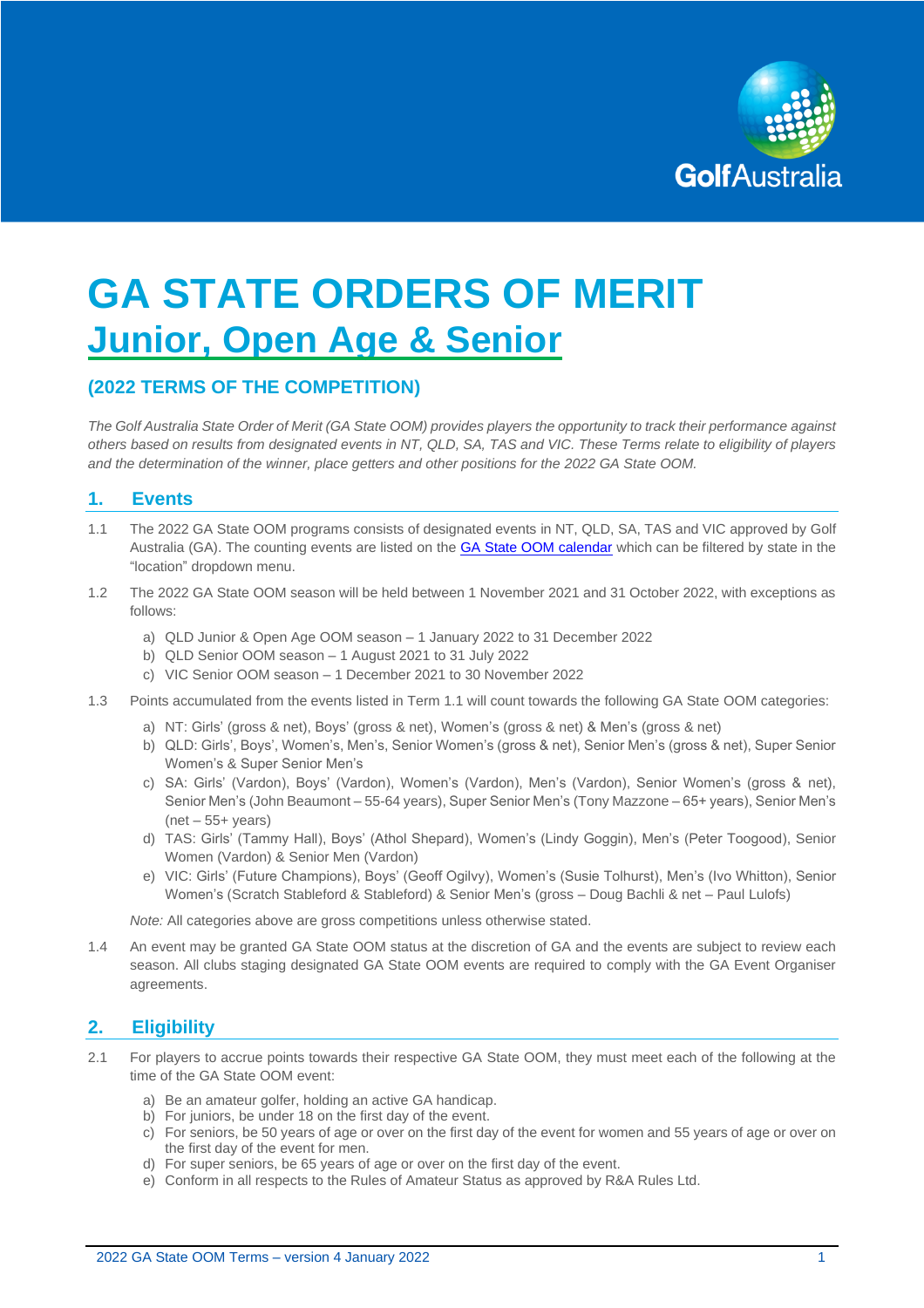

- 2.2 A player remains eligible to win their respective GA State OOM if for example they turn professional during the season, as any legitimately accrued points (as per Term 2.1) will remain 'live' until the end of the season. The same applies for juniors turning 18 during the respective GA State OOM season.
- 2.3 Players who breach the GA Code of Conduct or the GA Anti-Doping Policy may incur penalties which could impact upon their capacity to accrue GA State OOM points. Players in breach of either the Code of Conduct or the Anti-Doping Policy may be removed from the GA State OOM. Any decision relating to this Term will be in the sole purview of GA.
- 2.4 The decision of GA as to acceptance or refusal of a player's results from GA State OOM events for the GA State OOM is final.

## **3. General**

- 3.1 GA will have the sole management and control of the GA State OOM, with full power at any time to alter or vary any of the Terms.
- 3.2 All GA State OOMs will be administered online through the GolfBox tournament management system.
- 3.3 GA's decision on matters affecting the GA State OOM will be final.

## **4. Determining the winner and other finishing positions**

- 4.1 A player's final OOM position will be determined by totalling the points gained from the respective GA State OOM events during the season, taking the player's best results in 33% (rounded up) of the total number of events on the respective GA State OOM calendar during the season.
- 4.2 The players with the highest points total (as per Term 4.1), gained during the season (as per Term 1.2), will be the winners of the 2022 GA State OOMs in each category listed in Term 1.3.
- 4.3 The winner, runner-up and third place getter in each GA State OOM category will receive a memento. In the case of ties, joint winners will be awarded.

#### **5. Points and weightings**

- 5.1 Events are weighted as follows:
	- a) All GA State OOM events that are also GA National OOM events will be allocated as weighting 5.
	- b) All other GA State OOM events will be weighted as follows:
		- i. 72-hole events: weighting 4
		- ii. 54-hole events: weighting 3
		- iii. 36-hole events: weighting 2
		- iv. 18-hole events: weighting 1

*Note:* GA State OOM events can also count towards the GA National OOM and may carry different weightings in both OOMs.

5.2 Points will be awarded to each finishing position based on a percentage breakdown of the total points allocated to each event (based on the weighting) as outlined in Appendix 1.

*Notes:* 

- a) If the cut for an event is less than 60 players, any players who missed the cut up to the  $60<sup>th</sup>$  position will be awarded points based on their finishing positions prior to the cut.
- b) Players without an active GA Handicap will be disregarded for the purposes of the final field position for the GA State OOM. Players who finish below a player without an active GA Handicap will subsequently move up a position(s) for OOM purposes.
- 5.3 If the number of rounds of a GA State OOM event is reduced, the points weighting will be adjusted as follows: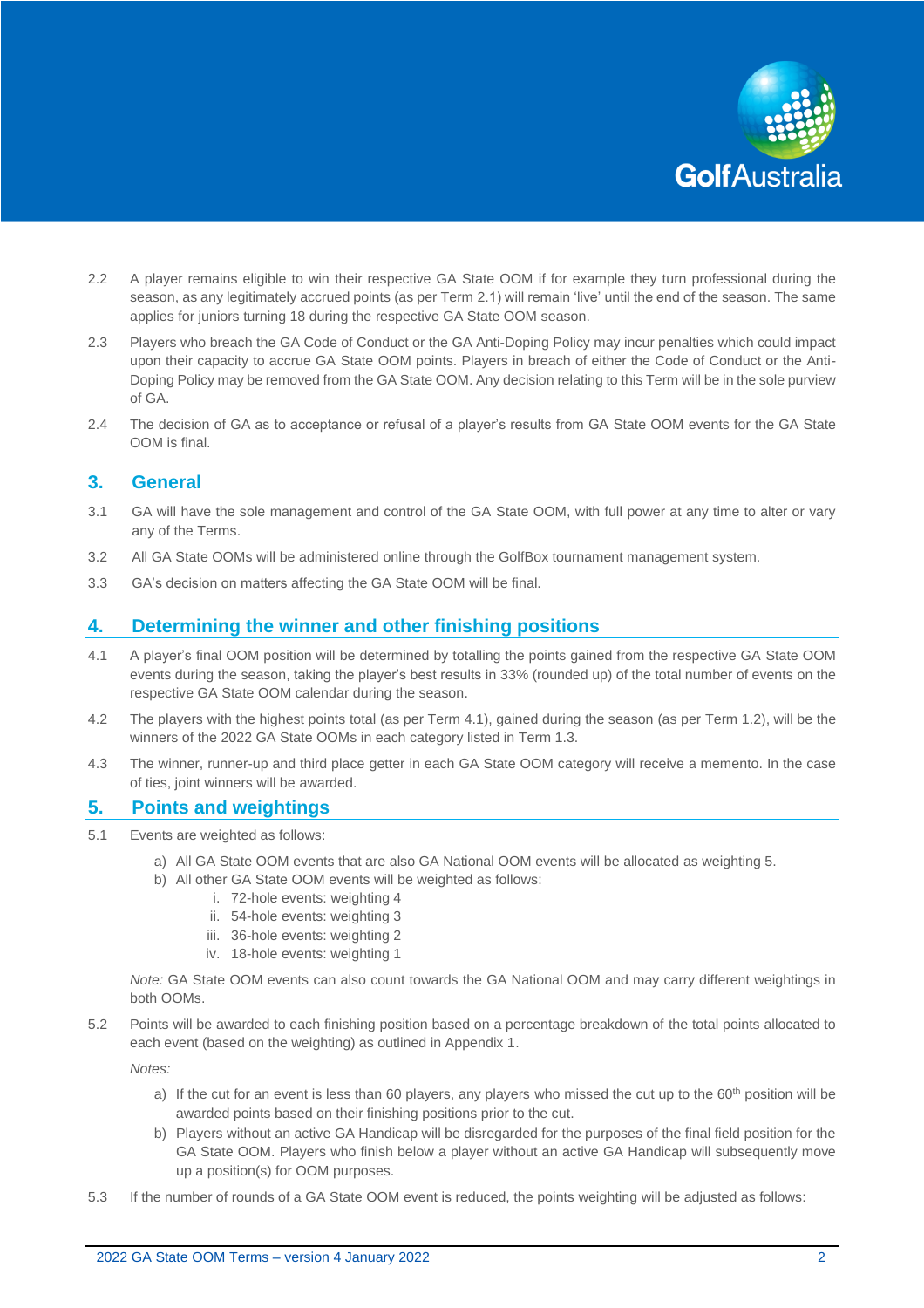

- a) An event reduced from 72 holes to 54 holes: no change
- b) An event reduced from 54 holes to 36 holes: no change
- c) An event reduced from 72 holes to 36 holes: the points weighting is reduced by 1 level
- d) An event reduced to 18 holes: the points weighting is reduced by 1 level
- 5.4 If players finish in tied positions in a GA State OOM event, the points allocated to those finishing positions will be averaged and split evenly amongst the tied players.

*Exception:* if there is a play-off to determine the winner, the winner of the play-off will be allocated the points for the first position.

5.5 If a player is disqualified from a GA State OOM event or fails to complete any round (with the exception of an approved reason ratified by GA), the player will be deemed disqualified from that event and will be allocated 0 points.

*Exception:* If a player makes the cut in an event where the cut is less than 60 players, and then subsequently withdraws, the player will be awarded the minimum number of points allocated to those who make the cut.

5.6 Events comprising stroke play qualifying rounds followed by match play rounds are considered two events with respect to GA State OOM points allocation.

*Note:* The match play event will hold the same weighting as the stroke play event unless otherwise stated.

- 5.7 Where an event has multiple formats (eg. stroke & stableford), only scores from the stroke play section will count for GA State OOM purposes.
- 5.8 Where an event has more than one grade/division (e.g. A&B Grade, U16 years, 55-59 years, open/closed etc), if the event doesn't already have an overall section encompassing all grades/divisions, the scores will be combined to create an overall leaderboard to which OOM points will be assigned.
- 5.9 The one event can count for multiple GA State OOMs (eg. Royal Hobart Cup = TAS Men's & TAS Boys' OOM). Players will be ranked based on their finishing position with respect to each OOM category (eg. a junior boy finishes 5th overall but is the highest placed junior so will receive points for 5th place for the Men's OOM and points for 1st place for the Boys' OOM).